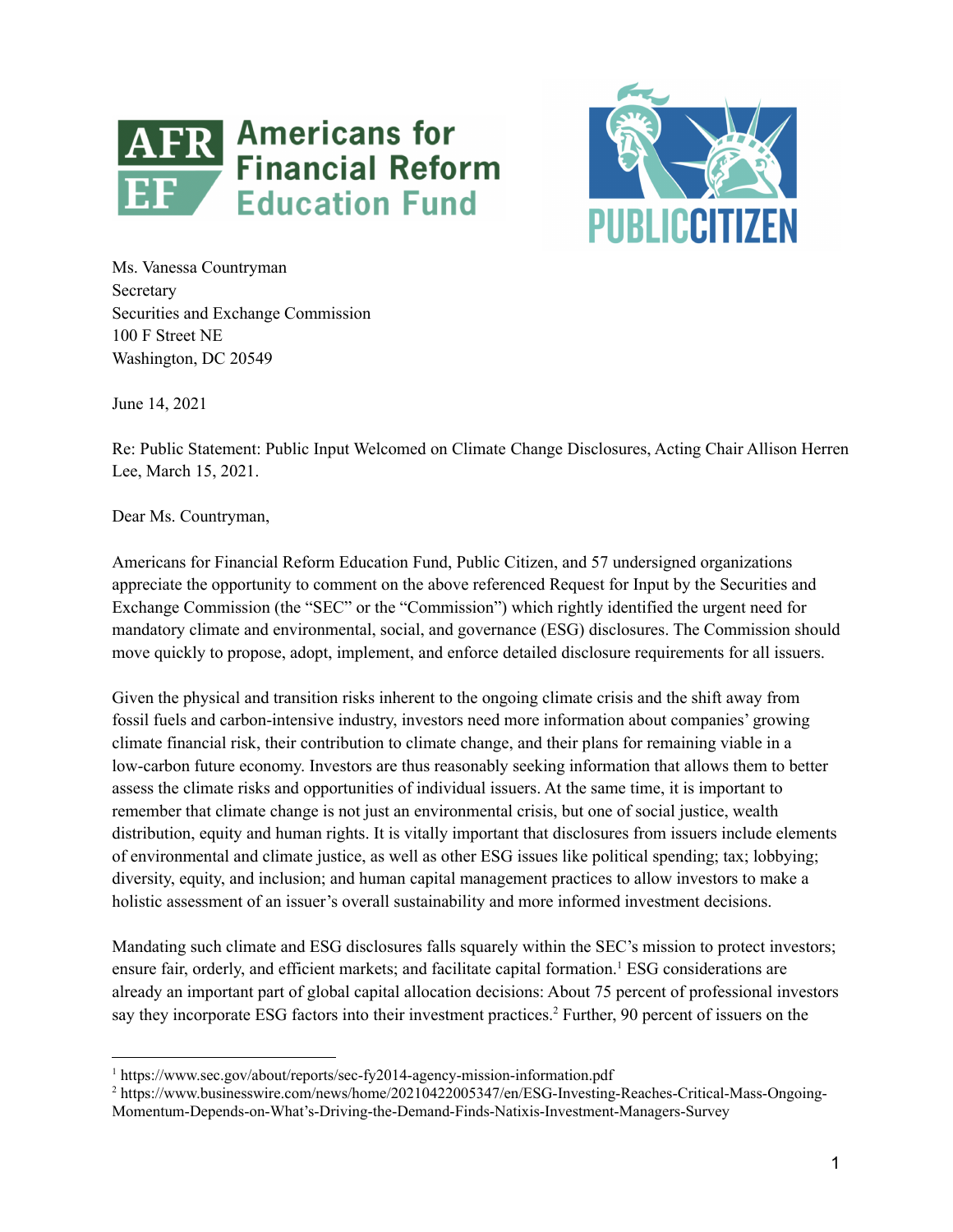S&P 500 already make some form of ESG disclosures.<sup>3</sup> ESG factors are also positively correlated with firms' financial performance and investment portfolio performance. A recent review of 1000 studies published in the last five years found that a higher ESG rating for an individual company was associated with higher corporate financial performance (e.g., return on equity or assets, or stock performance) in 58 percent of the studies, and a higher ESG rating for a portfolio of stocks was associated with better investment returns in 59 percent of the studies. <sup>4</sup> For low carbon ratings in particular, the climate-friendly companies and portfolios performed better 57 percent and 65 percent of the time, respectively.

Climate and ESG-related disclosures are also critical for continued robust functioning of the U.S. capital markets. If the U.S. disclosure requirements fall behind the rest of the world, our funds will be at a competitive disadvantage. In contrast, if the U.S. takes the lead in this space, it will attract global capital from investors who increasingly rely on access to robust ESG information to make investment decisions.

Despite many firms reporting some ESG data, the 2010 SEC climate disclosure guidance<sup>5</sup> has not satisfied the needs of investors because it essentially allows firms to self-determine and report which climate risks are material. Many firms provide only vague, boilerplate disclosures or do not address climate risk at all. <sup>6</sup> Management is often overly optimistic about a firm's climate resilience, may not fully understand what investors actually believe is material or want to know, and may have an interest in obscuring parts of the picture, leading to drastic under-reporting of risks. The International Organization of Securities Commissions (IOSCO) recently found that investor demand for sustainability-related information is currently not being properly met. 7

A range of voluntary standards have been developed to meet this need, the biggest of which include the Task Force on Climate-Related Financial Disclosures (TCFD), the Sustainability Accounting Standards Board (SASB), the Carbon Disclosure Standards Board (CDSB), and the Global Reporting Initiative (GRI). But the proliferation of differing frameworks has increased compliance complexities and costs for companies. While these standards are now incorporating more forward-looking risk management and governance disclosures that many stakeholders are seeking, investors and issuers both complain that the information provided under voluntary frameworks is not adequate for a variety of reasons, 8 including:

- The lack of comparability among issuers using the same framework,
- The omission of material disclosures—or even whole areas of material disclosures—from a framework's requirements,
- The ability for firms to 'shop' around for the framework and disclosures which cast them in a favorable light, and
- The massive amount of incongruent sustainability data that makes it hard to form an accurate picture of a firm's performance and risk management.

To meet investor and issuer needs, the SEC must move swiftly to finalize mandatory disclosure rules for climate risk; stewardship of a just and equitable transition to a low carbon economy; human capital management; racial, economic, environmental, and climate justice; taxes; and political spending to avoid

<sup>3</sup> https://www.globenewswire.com/news-release/2020/07/16/2063434/0/en/90-of-S-P-500-Index-Companies-Publish-Sustainability-Reports-in-2019-G-A-Announces-in-its-Latest-Annual-2020-Flash-Report.html

<sup>4</sup> https://www.stern.nyu.edu/sites/default/files/assets/documents/NYU-RAM\_ESG-Paper\_2021%20Rev\_0.pdf

<sup>5</sup> https://www.sec.gov/rules/interp/2010/33-9106.pdf

<sup>6</sup> https://climatedisclosurelab.duke.edu/wp-content/uploads/2020/10/Climate-Risk-Disclosures-and-Practices.pdf

<sup>7</sup> https://www.iosco.org/news/pdf/IOSCONEWS594.pdf

<sup>&</sup>lt;sup>8</sup> See, e.g., https://assets.bbhub.io/company/sites/60/2020/09/2020-TCFD\_Status-Report.pdf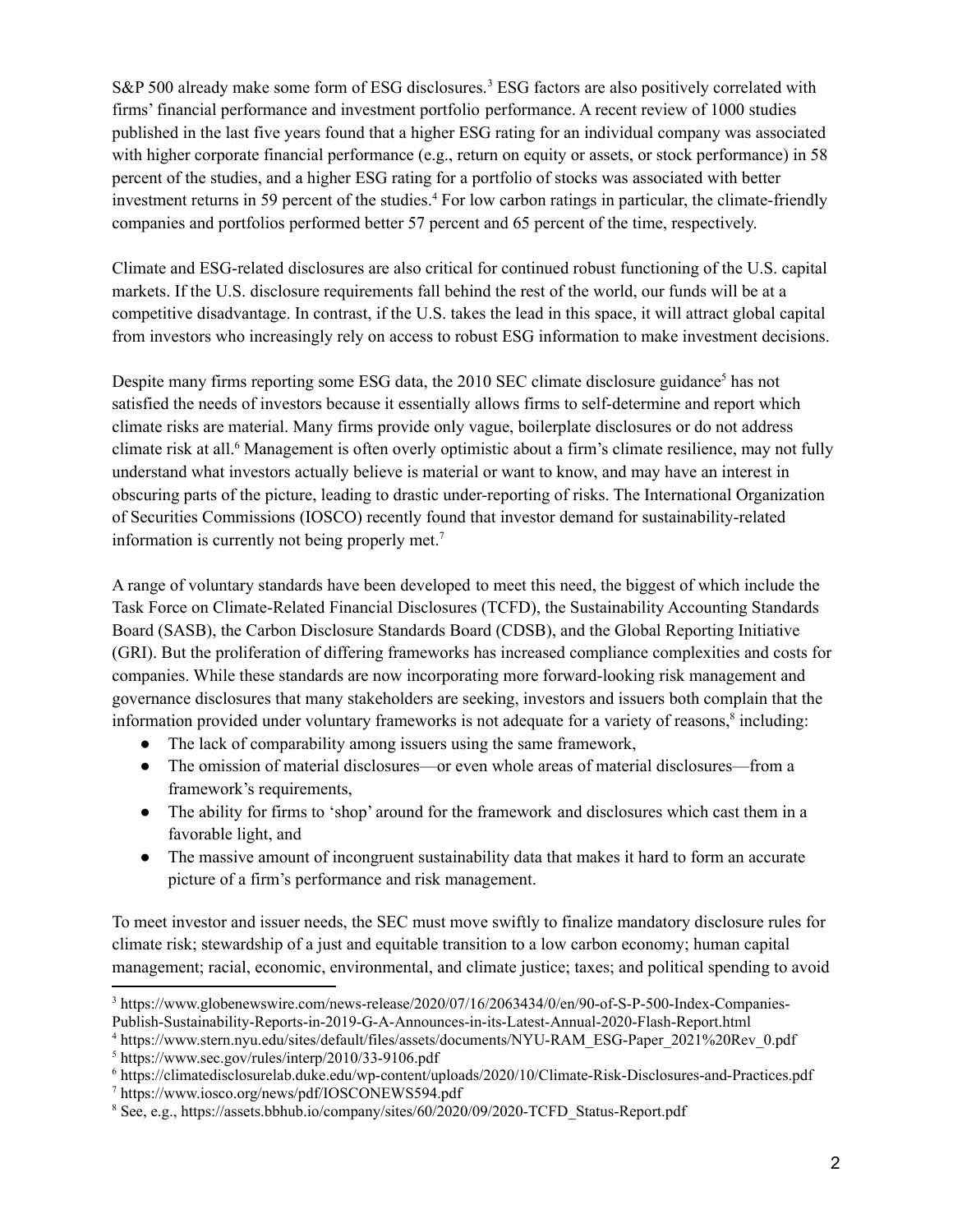untenable growth of climate and ESG risk within our markets that harms investors, spurs the improper allocation of capital, and may increase the cost of capital for U.S. companies.

### **What firms and funds (public and private) should be required to make climate-related disclosures? 9**

As soon as possible, the SEC should require all public companies to disclose a standardized set of climate and ESG related metrics and the relevant context for those metrics. The SEC must also work to reverse the movement of capital out of public equity markets through regulatory exemptions, as climate financial risk is increasing with little scrutiny in the private markets. Climate and ESG disclosures for private debt offerings in particular are important to assessing risks to the banking and financial system, as without information from issuers, banks, funds, and regulators may be unable to fully and accurately assess their portfolio risks. To reverse this migration, the SEC should revise its rules to push all large companies (including the many large private companies owned by private equity firms and hedge funds) and large offerings of securities into the public market reporting regime<sup>10</sup> and consider conditioning any remaining registration exemptions upon the disclosure of ESG details of the securities.

# **Where and how should disclosures be made? 11**

Disclosures are most useful to investors and registrants if they are mandatory and standardized in a way that makes them comparable across firms within an industry and across sectors. They should be easily accessible, machine-readable, transparent, clear, and decision-useful to all investors across different levels of sophistication. Such requirements will also eliminate confusion among registrants regarding what to disclose. In contrast, industry-led, voluntary standards development would be subject to the challenges that existing standards-setting bodies face, and it would not generate the information that investors need on the timelines that they need it. Similarly, current trends show that a "comply or explain" framework would perpetuate the status quo of uneven disclosures. Some firms would ignore the voluntary standards; others would comply; and variation among complying firms would frustrate investors' ability to compare among them.

Disclosures should include both qualitative disclosures, such as the requirements in TCFD and specific, line-item, quantitative disclosures. To make this information easily accessible to investors, disclosures should be in specified sections of annual and quarterly SEC filings, and to the extent possible, should be included in the audited financial statements. To encourage honest assessment of risks, all disclosures should be subject to review by the Chief Financial Officer (CFO) and Audit Committee, and subject to attestation by the CFO.

<sup>&</sup>lt;sup>9</sup> RFI Ouestions 14

<sup>&</sup>lt;sup>11</sup> RFI Question 1, 3, 7, 11, 12 <sup>10</sup> Tyler Gellasch and Lee Reiners, *From Laggard to Leader: Updating the Securities Regulatory Framework to Better Meet the Needs of Investors and Society*, Global Financial Markets Center at Duke University School of Law, Feb. 2021, *available at* https://web.law.duke.edu/sites/default/files/centers/gfmc/From-Laggard-to-Leader.pdf.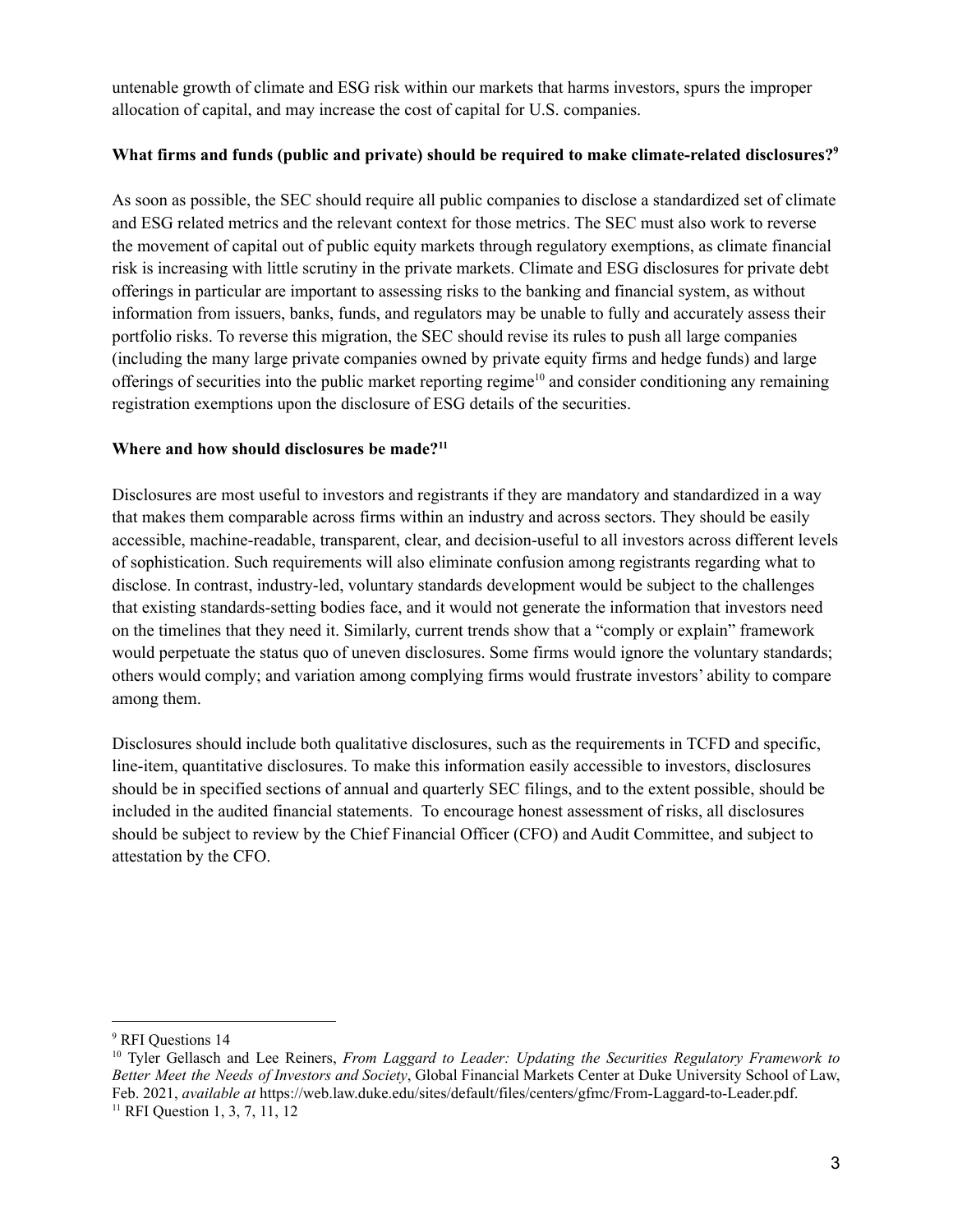#### **What's measurable and reportable for all firms? 12**

The SEC has a broad authority to require disclosures that promote fair and efficient markets, protect investors, or serve the public interest. It should not limit disclosure requirements based on quantitative definitions of financial materiality that have no basis in law or Commission practice. <sup>13</sup> Disclosures are not just used by purchasers of securities, but also creditors, suppliers, customers, and other parties that must be informed to ensure smooth functioning of the capital markets. There is no statutory requirement that any disclosure, by itself, be quantitatively "material" to the issuer; the SEC currently requires disclosures of many items that are not financially "material" to issuers.

That said, climate and ESG information *is* material to the reasonable investor and the public. The breadth of topics and disclosure requirements developed by voluntary and external standard-setters, as well as those under development by governments in other jurisdictions, shows the range of items that matter to investors. This includes both quantitative metrics and qualitative information about governance, strategy, and risk management. In particular, investors want climate-related and ESG disclosures that cover both physical risks and transition risks that affect enterprise value, and also that indicate the impacts that issuers have on society, the global financial system, and investors as a whole.

With respect to climate risk, issuers *must* report on total greenhouse gas emissions (Scopes 1, 2, and 3 as defined by the Greenhouse Gas Protocol<sup>14</sup>). They should also provide a qualitative discussion of risk management and a firm's business model and strategy under various climate-related scenarios, including a 1.5 degree warming scenario consistent with science-based emissions targets and a 2 degree scenario, a 3 degree scenario, and a catastrophic 4 degree warming scenario, and the extent to which the firm's decarbonization goals and climate strategy depend on the availability of carbon offsets. Importantly, Scope 3 emissions must also include greenhouse gas emissions resulting from real economy activities that issuers finance or underwrite, using an established carbon accounting method such as that developed by the Partnership for Carbon Accounting Financials (PCAF). Climate and ESG disclosure rules should also cover at least the following essential items in Appendix A.

# **The disclosure regime must incorporate and center intersectional issues like racial, economic, environmental, and climate justice. 15**

The climate crisis is not just a problem of parts per million carbon dioxide, but one of social justice, wealth distribution, equity, and human rights. It is vitally important that disclosures from public companies include elements of environmental and climate justice, because investors care about whether vulnerability to climate impacts, climate mitigation collateral harms, and lack of adaptation and resilience resources and capabilities fall unevenly on low income communities of color or the global south. Investors are demanding more information related to racial, economic, environmental, and climate justice and using this information to make investment decisions, to vote proxies, to file shareholder proposals, and to engage with issuers in other ways.

<sup>&</sup>lt;sup>12</sup> RFI Questions 2, 4, 8

<sup>13</sup> See https://web.law.duke.edu/sites/default/files/centers/gfmc/From-Laggard-to-Leader.pdf

<sup>14</sup> https://ghgprotocol.org/corporate-standard

<sup>&</sup>lt;sup>15</sup> RFI Questions 1, 2, 3, 8, 11, 13, 15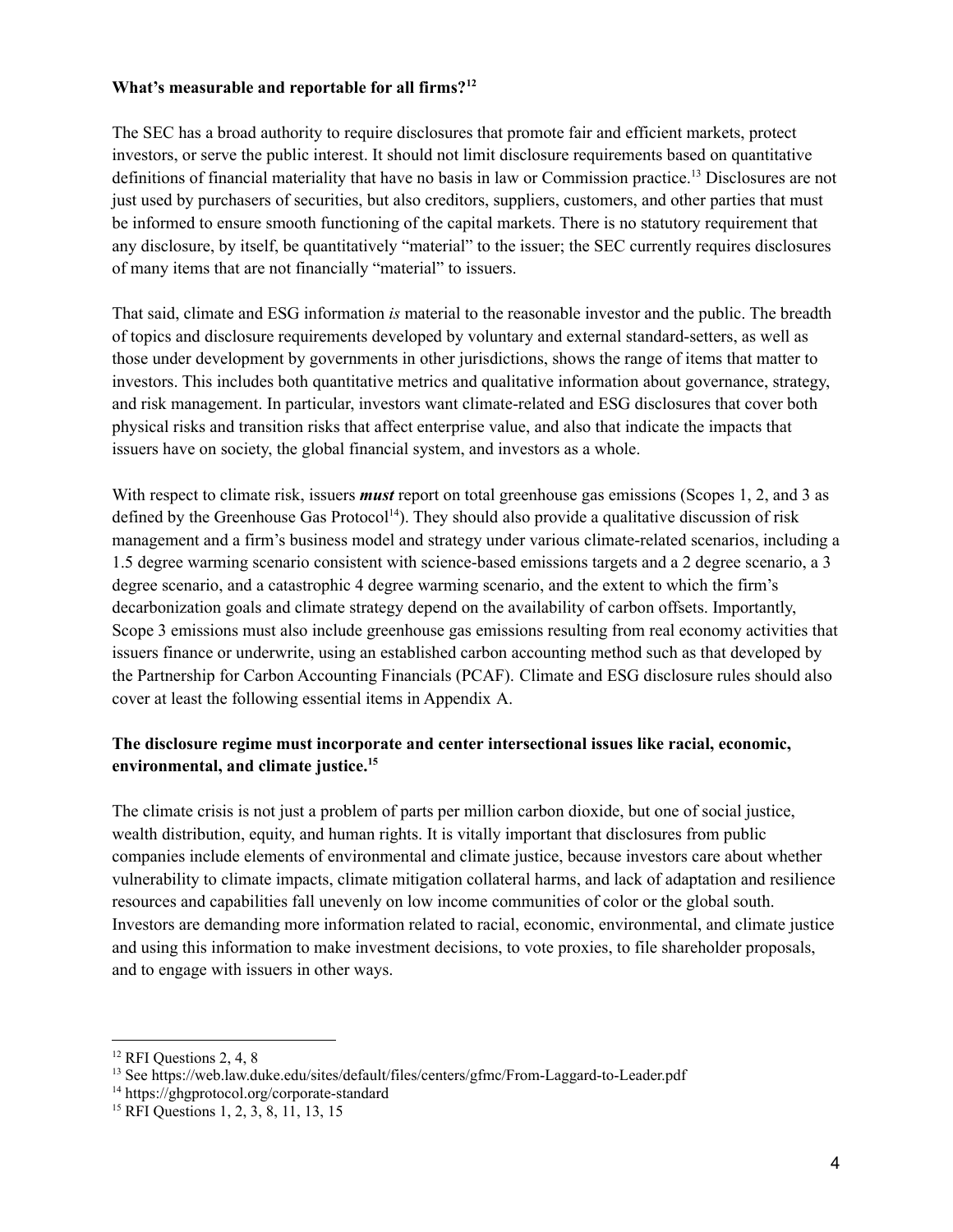Because climate change, social justice, and inequality are inextricably linked, reporting on only one dimension will not satisfy the sustainability concerns of investors, just as improving on only one dimension does not adequately improve the overall sustainability or financial performance of an issuer, or fully mitigate the risks they present to the financial system and investors as a whole.

Decades of racist housing and siting policies have yielded disproportionate harm to communities that live near toxic power plants and manufacturing sites. 16 Increasing recognition of these issues is exposing companies engaged in these harmful activities to reputational and liability risks that will only grow in the future. To allow investors to understand the long-term risk profile the relevant companies face, they should be required to disclose how they have contributed to environmental and climate injustice in the past and present, and their efforts and strategy to correct those disparities.

Similarly, communities around the globe have lost valuable natural resources, ecosystems, and biodiversity due to extractive industries that permeate global supply chains. Increasing recognition of these harms and efforts to address them means that investors need to know how entangled issuers are with these destructive practices. Companies must disclose their methods for evaluating and measuring climate, ecological, and economic impacts of corporate activities in the global forest, food and land sector, including specifically for tropical agriculture and international traded commodities. The growing corporate reliance on carbon offsets to meet net zero commitments presents a particular threat to these communities that issuers must address. <sup>17</sup> Related to climate change are a host of other environmental justice disclosures regarding water, natural resource use, and pollution. Specifically, pollution into air, land, and water bodies must be disclosed, as well as use of natural resources and a company's track record of compliance with environmental laws and regulations. Information about these practices is valuable to investors assessing risks and performance prospects or seeking to allocate their funding in accordance with their values.

As society reorients around a low-carbon economy, investors also need to understand whether issuers are promoting a just and equitable transition for affected workers and communities. For example, many electric utilities have committed to realizing net-zero emissions by 2050 and have released energy portfolio trajectories with interim targets. But issues such as plant closures, differential economic impacts, and racial, environmental, and public health harms are typically not part of those decarbonization plans, even though they are crucial for investors to assess a plan's likelihood of success, as well as to decide whether the plan meets their criteria for investment. Further, governments are now recognizing the importance of a just transition and considering public policy changes that would create financial incentives or penalties to promote fair treatment for affected workers and communities. Investors need adequate disclosure of firms'strategies around a just transition to predict performance amid likely upcoming policy changes. To meet this investor need, the SEC should require all companies to disclose how they are incorporating elements of a just transition into their overall decarbonization strategy.

<sup>&</sup>lt;sup>16</sup> See, e.g., Rachel Morello-Frosch and Bill M. Jesdale, "Separate and unequal: residential segregation and estimated cancer risks associated with ambient air toxics in U.S. metropolitan areas," Environmental Health Perspectives 114 (3) (2006): 386–393, available at

[https://www.ncbi.nlm.nih.gov/pmc/articles/PMC1392233/pdf/ehp0114-000386.pdf;](https://www.ncbi.nlm.nih.gov/pmc/articles/PMC1392233/pdf/ehp0114-000386.pdf) Jasmine Bell, "5 Things to Know About Communities of Color and Environmental Justice," Center for American Progress, April 25, 2016, available at

[https://www.americanprogress.org/issues/race/news/2016/04/25/136361/5-things-to-know-about-communities-of-col](https://www.americanprogress.org/issues/race/news/2016/04/25/136361/5-things-to-know-about-communities-of-color-and-environmental-justice/) [or-and-environmental-justice/](https://www.americanprogress.org/issues/race/news/2016/04/25/136361/5-things-to-know-about-communities-of-color-and-environmental-justice/).

<sup>17</sup> https://www.foei.org/resources/publications/chasing-carbon-unicorns-carbon-markets-net-zero-report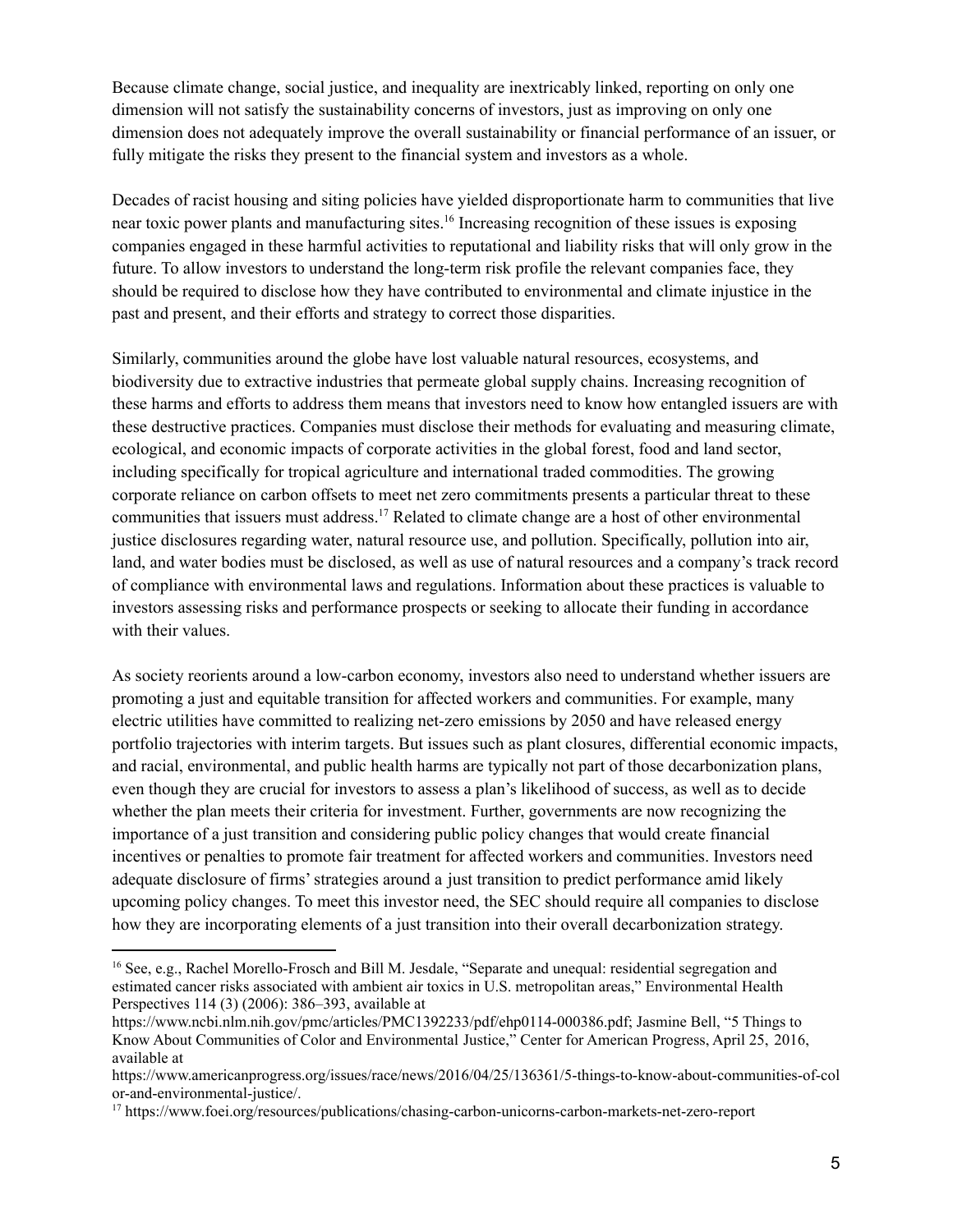# **To what extent should the SEC rely upon or borrow from existing disclosure frameworks? 18**

In developing existing frameworks, third party standard setters have compiled and created a broad range of useful, well-researched metrics and descriptions that the SEC should incorporate into its climate and ESG disclosure rules. A range of standards exists because no single standard captures everything that investors need in one place. Adopting any single existing framework would be much less valuable than choosing the best components of each and combining them. For example, TCFD has itself acknowledged that its framework is not sufficiently standardized to generate comparable disclosures for users. <sup>19</sup> Many companies that claim to be TCFD-compliant are providing boilerplate, not reporting under TCFD in a rigorous manner. The SASB materiality framework has critical gaps in both climate and non-climate areas, especially the lack of comprehensive environmental, climate, and air quality coverage for certain polluting industries, and for key labor protections, human capital management, and diversity, equity, and inclusion coverage for many sectors.

Delegating authority outright to any of the third-party standard setters also raises a number of legal and practical pitfalls. The SEC would face additional litigation risk if it seeks to accredit an external standard setter. Addressing this risk could delay implementation of a new mandatory regime. Adopting a third party standards setter would also add a layer of approvals that could further delay disclosures. Instead of delegating authority, the fastest route to achieving the most important climate and ESG disclosures is for the SEC to immediately conduct a first round of rulemaking to establish a general set of disclosures for all public issuers, informed both by existing frameworks and the demands of U.S. investors.

As the existing frameworks continue to develop and the various standard setters work towards global harmonization, the SEC can issue subsequent guidance and rules to point to specific developments and industry-specific standards that can be incorporated into the mandatory disclosure regime and the industry guides. Whether or not the Commission eventually concludes that a standard setter is needed to update the disclosure requirements over time, it must not delay the initial adoption of mandatory, general disclosure requirements that live within SEC rules. And the SEC should strive to write the initial rule in a manner so that it is durable and less likely to need updates soon.

#### **How can the SEC make disclosures auditable and enforceable?**

Wherever appropriate, disclosures should be integrated into the issuer's audited financial statements. For medium to large issuers, the SEC should require that CFOs and a board member that has been given responsibility for climate issues both assess and certify the accuracy and completeness of climate and ESG related disclosures, including for subsidiaries. An independent auditor should be required to attest to and report on these assessments and certifications, similar to the requirement in Section 404(b) of the Sarbanes-Oxley Act. This integrated audit process will provide an early and important assurance that management and the board have not omitted any material climate disclosures.

<sup>&</sup>lt;sup>18</sup> RFI Questions 3, 5

<sup>&</sup>lt;sup>19</sup> https://assets.bbhub.io/company/sites/60/2020/09/2020-TCFD\_Status-Report.pdf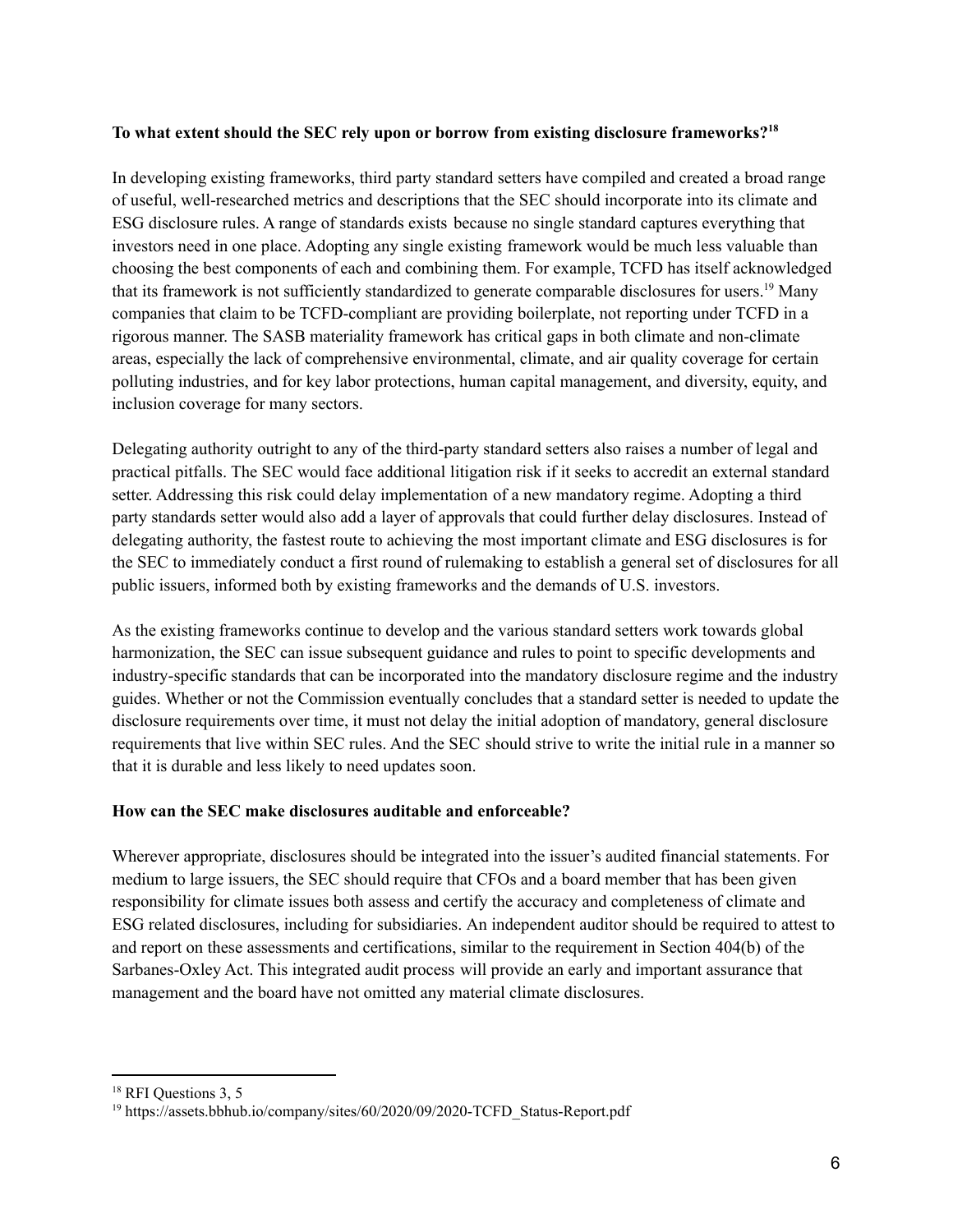In addition, all quantitative disclosures of climate and ESG metrics should be tagged in a machine-readable format to allow investors, academics and other stakeholders to easily use this information and compare, analyze, and identify discrepancies which could be the basis for shareholder pressure and enforcement action.

Public disclosures related to climate must be vigorously enforced by staff within the Division of Enforcement with specific expertise on this issue. The SEC should consider increasing the climate-related expertise at regional offices, particularly those responsible for geographic areas most affected by climate change. The Division of Enforcement must also prioritize climate-related cases, respond quickly to tips and complaints received by the Commission, and support the efforts of the Whistleblower Program to effectively and quickly process climate-related whistleblower claims. Finally, the Division of Corporation Finance should establish a climate-related disclosure review team and the Office of Inspections, Compliance and Examinations should create a team that examines investment advisers, registered investment companies, and private funds engaged in ESG investing.

### **What ESG disclosures are important beyond climate and climate justice? 20**

Climate, environmental, and associated justice-related disclosures should be integrated into a broader suite of ESG disclosures because investors are also seeking information about human capital management, racial equity, diversity and inclusion, political spending, and taxes. Stronger human capital reporting, especially quantitative metrics rather than just qualitative narrative, is associated with higher returns on invested talent and higher operating margins, better risk-adjusted returns. Much of this information is already gathered and reported by U.S. companies as part of their EEO-1, <sup>21</sup> but it is not publicly disclosed. Disclosing this information to the public would impose little additional burden, as the data is already compiled and known. Metrics related to wages, worker benefits, and diversity and inclusion of the workforce and the board are all relevant indicators of sustainability that investors increasingly incorporate into their investment decisions, including through shareholder engagement like filing and voting on shareholder proposals.

Other principles-based human capital management disclosures should include qualitative discussions on workforce health and safety, workforce skills and capabilities, workforce culture, engagement and empowerment, human and labor rights, workforce pay and incentives. Specifically, issuers need to describe what efforts they've made to engage with workers, shareholders, and other stakeholders in the surrounding community to improve human capital management, sustainability, and impact on society.

Issuers should also be required to disclose the policies and procedures regarding their political activity as well as a description of management's and the Board's decision-making process and oversight for making payments. Issuers should disclose itemized expenditures for both direct and indirect election spending and lobbying including payments to trade associations, politically active nonprofits, and party committees. A company's political activity—both its election spending and lobbying—can present significant reputational risk if not disclosed and managed properly. Many customers and the purchasing public are paying close attention to whether a company's political activity lines up with its corporate values. Proponents of increased disclosure have filed more than  $1,000$  proposals<sup>22</sup> on the topic in the last 10 years.

<sup>&</sup>lt;sup>20</sup> RFI Question 15

<sup>21</sup> https://www.eeoc.gov/employers/eeo-1-data-collection

<sup>22</sup> https://www.proxypreview.org/2021/report-blog/social-issues/corporate-political-activity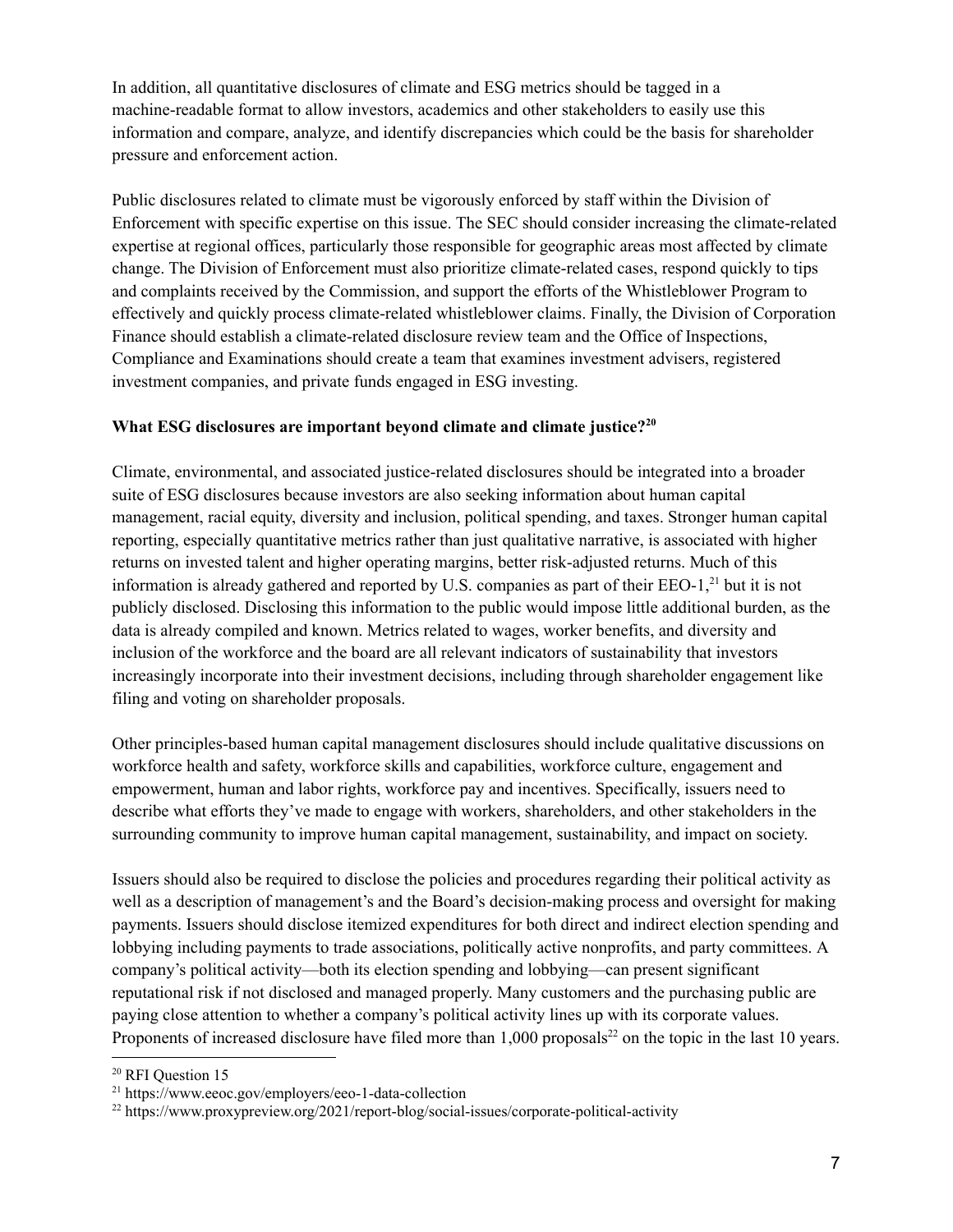A 2011 petition<sup>23</sup> requesting that the SEC require all public companies to disclose their political expenditures has received more than 1.2 million comments—the most in the agency's history. If there is a disconnect between political activity and values, companies can face damaging press, boycotts, or targeted social media campaigns. A cost-benefit analysis<sup>24</sup> of a potential political spending disclosure rule found that "the range of economic benefits of this disclosure rule would greatly outweigh the nominal costs imposed on corporations for compliance."

Additionally, understanding corporate political activity is essential to understanding corporate climate risk. A corporation can make every effort to manage its climate impact and disclose that effort to investors. However, that effort is deeply undermined if the corporation is also funneling money to a trade association that works to actively oppose climate change mitigation policies without disclosing those payments to investors.

The SEC should also require public companies to report a number of tax-related items on a country-by-country basis including: a list of subsidiaries, main activity, revenue, profit, tax, number of employees, stated capital, accumulated earnings, and tangible assets. This rule would ensure investors are provided with enough information to discern if the companies they are invested in are participating in risky behavior like corporate tax avoidance. Tax avoidance has become a global issue as well and multinational companies aggressively have been using profit shifting techniques to avoid paying taxes. According to a study by the Centre for International Corporate Tax Accountability and Research, Aggressive tax avoidance is estimated to cause global revenue losses of \$500 billion per year.<sup>25</sup> Recent national and global efforts on tax avoidance have resulted in increased investor scrutiny, heightened risks and calls for greater transparency on company tax practices. [I](https://iri.hks.harvard.edu/files/iri/files/why_investors_care_-_gri_tax_transparency_cictar.pdf?m=1560183871)nvestors need access to more tax transparency and country by country reporting to make informed investment decisions.

The SEC has not only the authority, but the obligation to require disclosure of climate risks and opportunities and a broader regime of ESG disclosures. Failing to mandate such disclosure would deny investors the information they need and threaten the continued health of the capital markets. It was irresponsible for the SEC not to enforce its 2010 climate guidance for a decade, but we are confident that under your leadership, we can begin to manage and mitigate climate risk within our capital markets through enhanced disclosures. We thank the SEC for seeking public input on this important issue, and we look forward to engaging with any forthcoming rulemakings to implement a robust mandatory climate and ESG disclosure regime for the U.S. markets.

Sincerely, Americans for Financial Reform Education Fund Public Citizen

National and International Signatories

350.org Accountability Counsel

<sup>23</sup> https://www.sec.gov/rules/petitions/2011/petn4-637.pdf

 $^{24}$  https://www.sec.gov/comments/4-637/4637-12.pdf

<sup>&</sup>lt;sup>25</sup> https://iri.hks.harvard.edu/files/iri/files/why\_investors\_care\_-\_gri\_tax\_transparency\_cictar.pdf?m=1560183871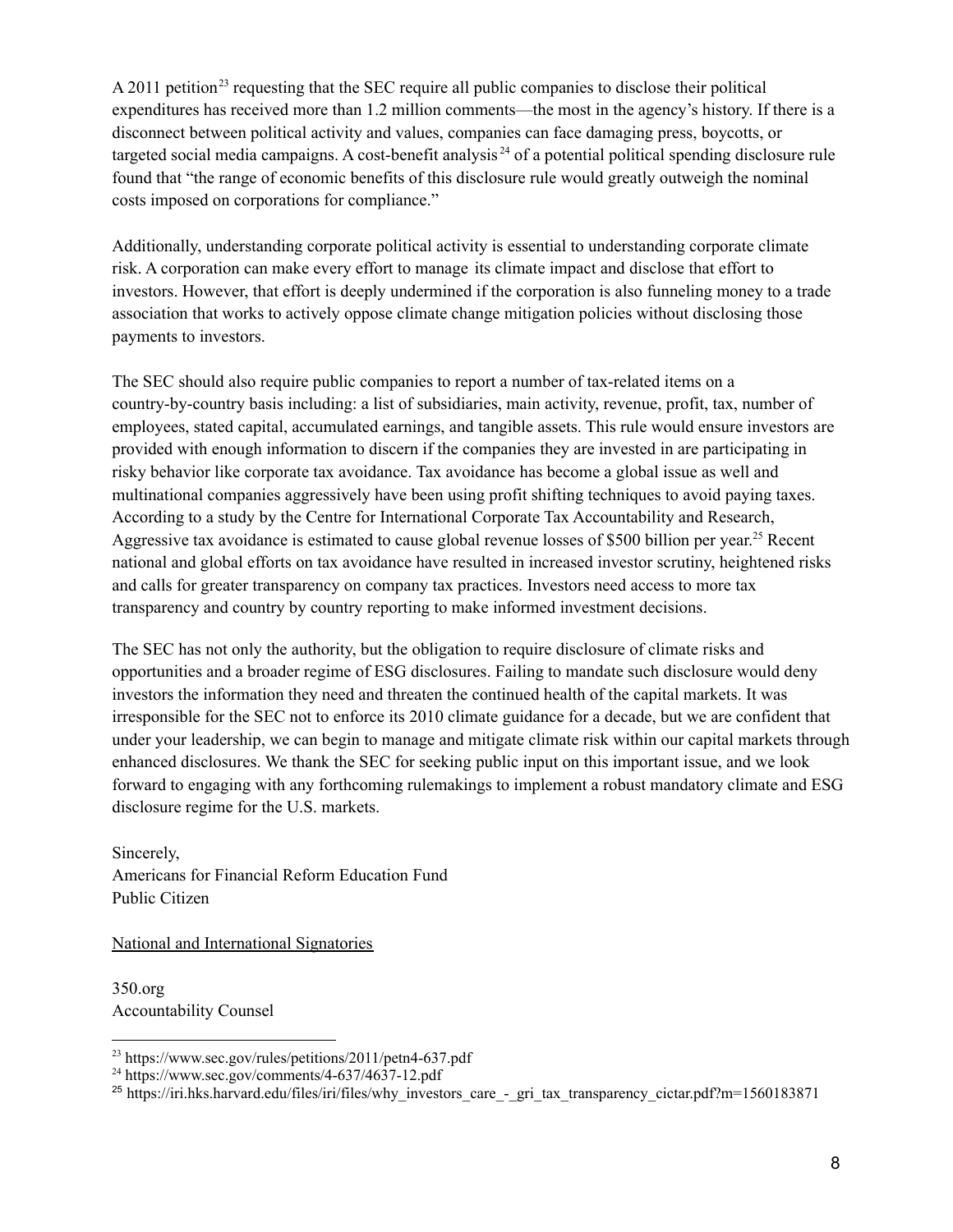Action Center on Race and the Economy Better Markets Businesses for a Livable Climate CatholicNetwork US Center for International and Environmental Law ClientEarth US Climate Advisers Croatan Institute Dogwood Alliance Earth Action, Inc. Fresh Water Accountability Project Friends of the Earth U.S. Future Nexus Green America Include Venture Partners Institute for Agriculture and Trade Policy League of Conservation Voters Natural Resources Defense Council Oil Change International Oxfam America Private Equity Stakeholder Project Publish What You Pay-United States Rainforest Action Network Rapid Shift Network Revolving Door Project Service Employees International Union Sierra Club Social Value U.S. Stand.earth The Ethical Capitalism Group The Sunrise Project U.S. U.S. PIRG Union of Concerned Scientists Wallace Global Fund Women's Earth and Climate Action Network (WECAN) Zero Hour

#### State and Local Signatories

350 Juneau 350 Butte County 350 New Orleans 350 Seattle 350 Silicon Valley California Businesses for a Livable Climate Call to Action Colorado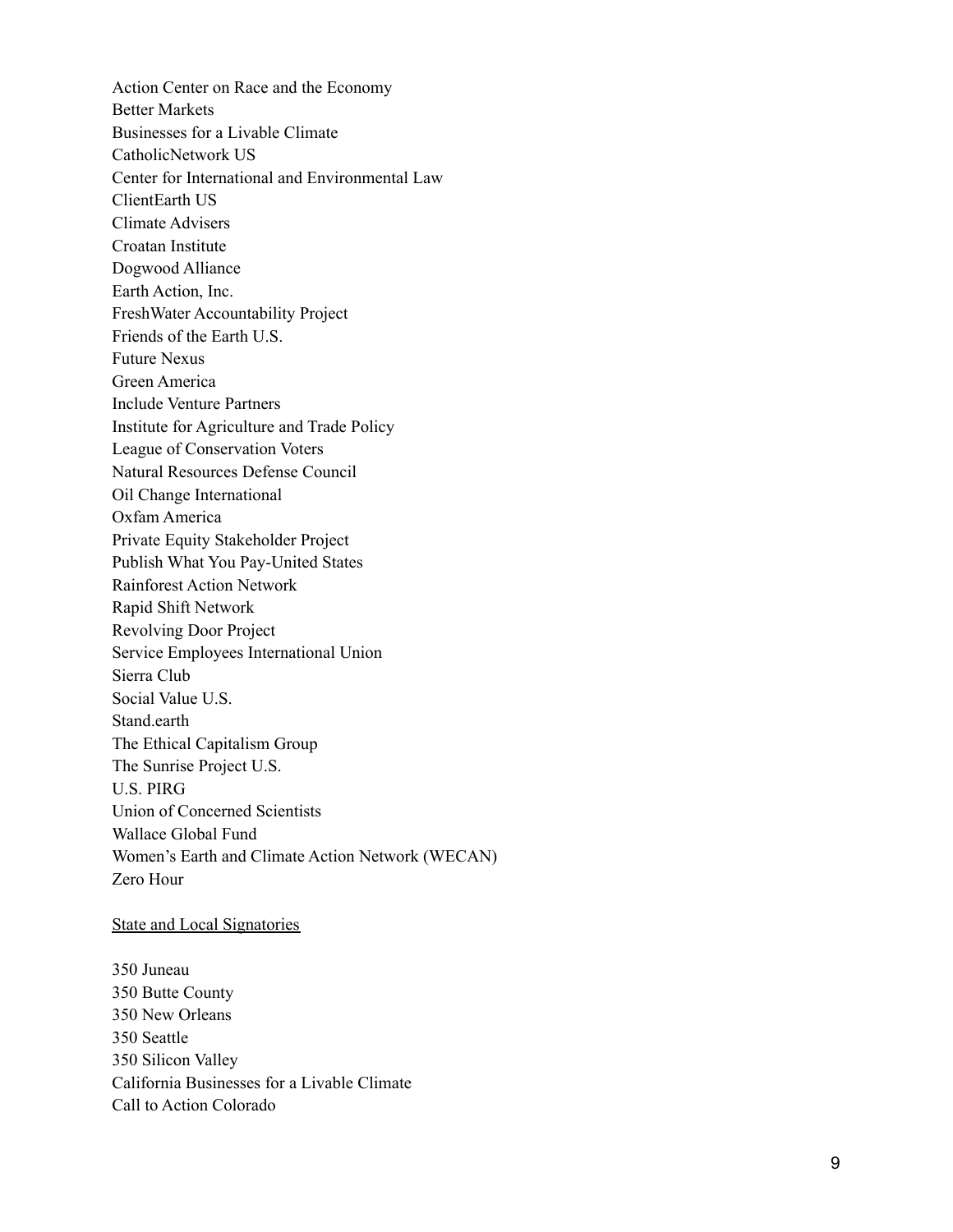# **CCAG**

Climate Action Rhode Island-350 Colorado Businesses for a Livable Climate Colorado Small Business Coalition Elders Climate Action, NorCal and SoCal Chapters Fossil Free California New York Communities for Change North Range Concerned Citizens Spirit of the Sun Texas Campaign for the Environment Unite North Metro Denver Wall of Women

#### Individual Signatories

Gina-Gail S. Fletcher, Professor of Law, Duke University School of Law James D. Cox, Brainerd Currie Professor of Law, Duke University School of Law Urska Velikonja, Professor of Law, Georgetown University Law Center

cc: The Honorable Gary Gensler, Chair The Honorable Allison Herren Lee, Commissioner The Honorable Hester M. Peirce, Commissioner The Honorable Elad L. Roisman, Commissioner The Honorable Caroline A. Crenshaw, Commissioner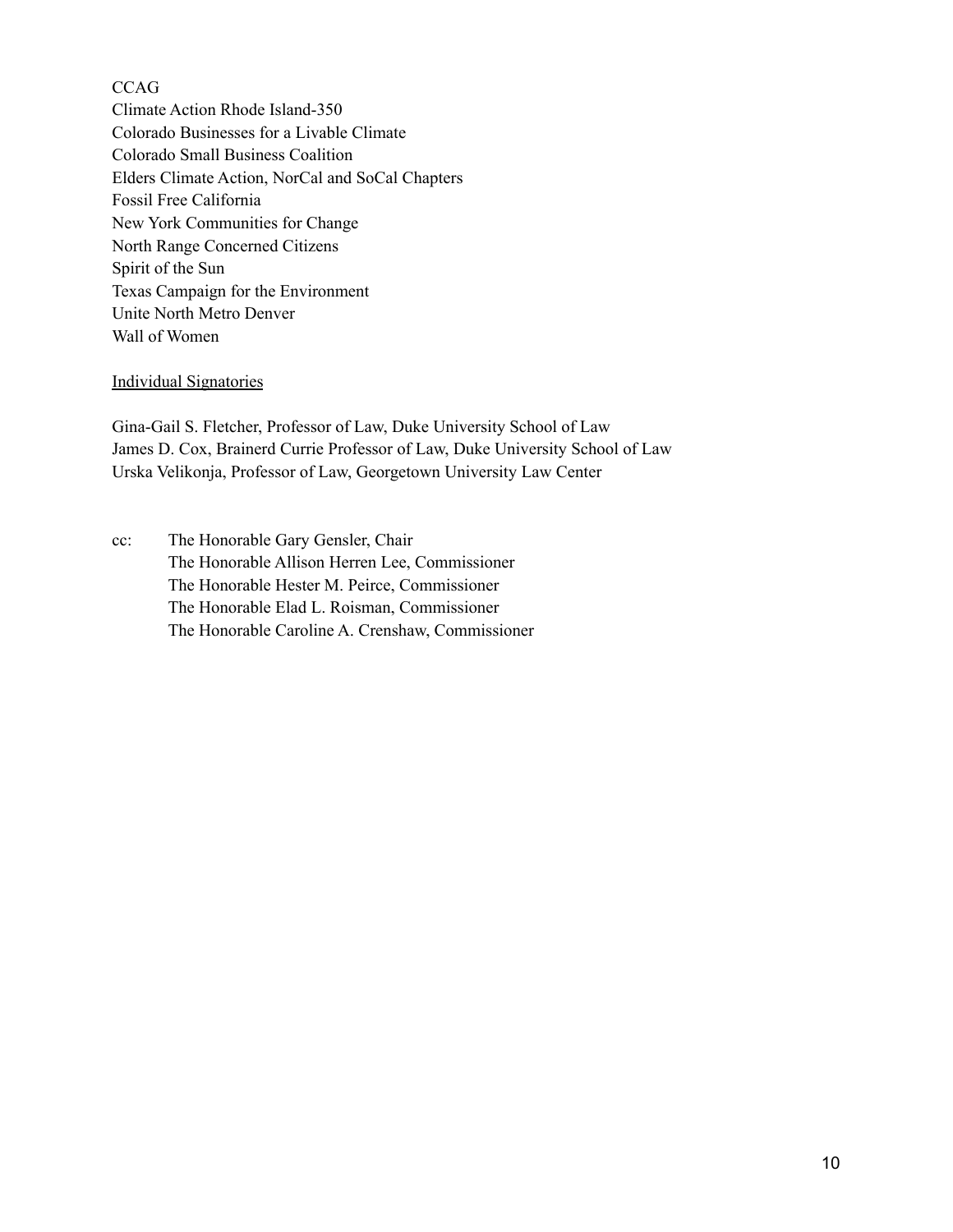# Appendix A: Essential disclosures

# **Climate and Environmental Impact**

- 1. Total annual emissions of carbon dioxide, hydrofluorocarbons, chlorofluorocarbons, perfluorocarbons, pure methane, natural gas, nitrous oxide, sulfur hexafluoride, and nitrogen trifluoride (in CO2e) disaggregated by U.S. zip code and/or country (i.e., location of point source, land area, or the final point of sale for solid and liquid fuels sold to consumers.)
	- a. Scope 1 direct emissions from the issuer
	- b. Scope 2 emissions from energy, heat, and steam purchased by the issuer
	- c. Scope 3 emissions within the issuer's value chain, total and disaggregated by:
		- i. From combustion emissions from point sources
		- ii. From combustion emissions from nonpoint sources
		- iii. From land-use change
		- iv. From activities the issuer has provided financing for; and
		- v. From activities the issuer has insured.
- 2. Total annual expenditures on greenhouse gas emissions reductions equipment, technologies, programs, and initiatives; and percent change in total greenhouse gas emissions (in CO2e) from the previous year.
- 3. The potential amount of direct and indirect GHG emissions embedded in proved and probable hydrocarbon reserves owned or operated by the issuer (in CO2e), categorized by fuel type, and percent change over the previous year.
- 4. Price sensitivity analysis for all proved and probable reserves owned or operated by the issuer (as outlined as an optional reporting component in the 2008 Modernization of Oil and Gas Reporting Rule) using 1.5 and 2 degree warming scenarios.
- 5. Total annual expenditures on carbon offsets, resultant estimated total avoided emissions, and resultant estimated total carbon dioxide equivalent stored (with third-party verification).
- 6. Total annual Scope 1 fuel consumption broken down by country, activity, and type of fuel.
- 7. Significant fines and non-monetary sanctions for non-compliance with environmental laws and regulation, including a) the total monetary value of significant fines, b) the total number of non-monetary sanctions, and c) number of cases brought through dispute resolution mechanisms.
- 8. A description of any plans to reduce GHG emissions in alignment with science based targets, including target setting, internal metrics, details of the climate scenarios and long term assumptions considered, expected actual emissions reductions, and expected reliance on carbon offsets or carbon removal (or other technologies to avoid or remove emissions) to reach emissions reduction targets. Additionally, describe whether carbon offsets are being used in a way consistent with the sector specific scenarios that are the basis for emission reduction targets, or as a way to reduce emissions *above and beyond* those required by the chosen scenario. Include all assumed values and formulae used in climate scenario and risk management analyses that supports the organization's qualitative disclosure, risk identification, and risk analysis including:
	- a. The value used for the social cost of carbon (the value tied to liability cost per ton of emissions) with the minimum value equivalent to that currently used for cost-benefit analysis for federal government regulations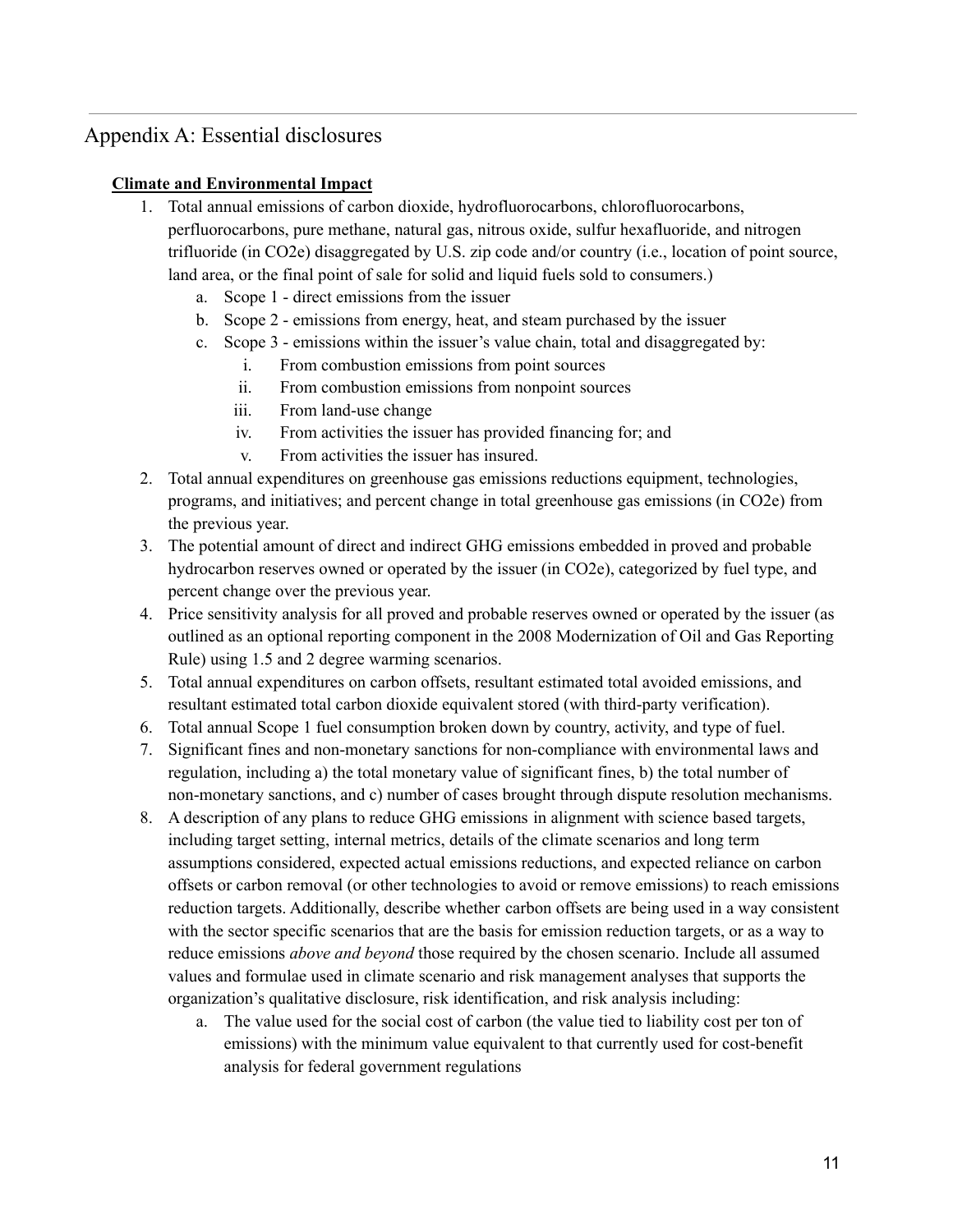- b. Time frames considered in scenario analysis (2030 and 2050 required, with recalibration every five years)
- c. Climate scenarios used (baseline, a 1.5 degree scenario, 2 degrees, 3 degrees, 4 degrees, and any others deemed useful)
- d. Future fossil fuel price projections through 2050 where relevant to core business
- e. Assumptions about development of new/competing technologies, timing of deployment, and market penetration and scalability of benefits
- f. Assumptions of policy changes
- g. Assumptions around differences in input parameters across regions, countries, asset location, and/or markets
- h. Resilience and sensitivity of risk when changing these assumptions
- i. Efforts so far to substantiate assumptions and climate targets through internal and external verifiers.

# **Climate Financial Risk Management**

- 9. Total value at risk of all physical assets for 3, 5, and 10 year time frames for 50, 80, and 99 percentile global warming scenarios.
- 10. Identification and evaluation of potential financial impact and risk-management strategies related to all climate-related physical risks and transition risks; short, medium and long-term.
	- a. Physical risks are financial risks to long-lived fixed assets, locations, operations, or value chains that result from exposure to physical climate-related effects, including:
		- i. Increased average global temperature and increased frequency of temperature extremes
		- ii. Increased severity and frequency of extreme weather events
		- iii. Increased flooding
		- iv. Sea level rise
		- v. Ocean acidification
		- vi. Increased frequency of wildfires
		- vii. Decreased arability of farmland
		- viii. Decreased availability of freshwater
		- ix. Other climate-related issues that could affect:
			- 1. Products and services
			- 2. Supply chain and/or value chain
			- 3. Adaptation and mitigation activities
			- 4. Investment in R&D
			- 5. Operations
	- b. Transition risks are risks that are attributable to climate change mitigation and adaptation including costs or asset depreciation related to:
		- i. International treaties and agreements
		- ii. Federal, state, and local policy
		- iii. New technologies
		- iv. Changing markets
		- v. Reputational impacts relevant to changing consumer behavior and civil society and labor activism
		- vi. Litigation
		- vii. Reduced availability of critical insurance products.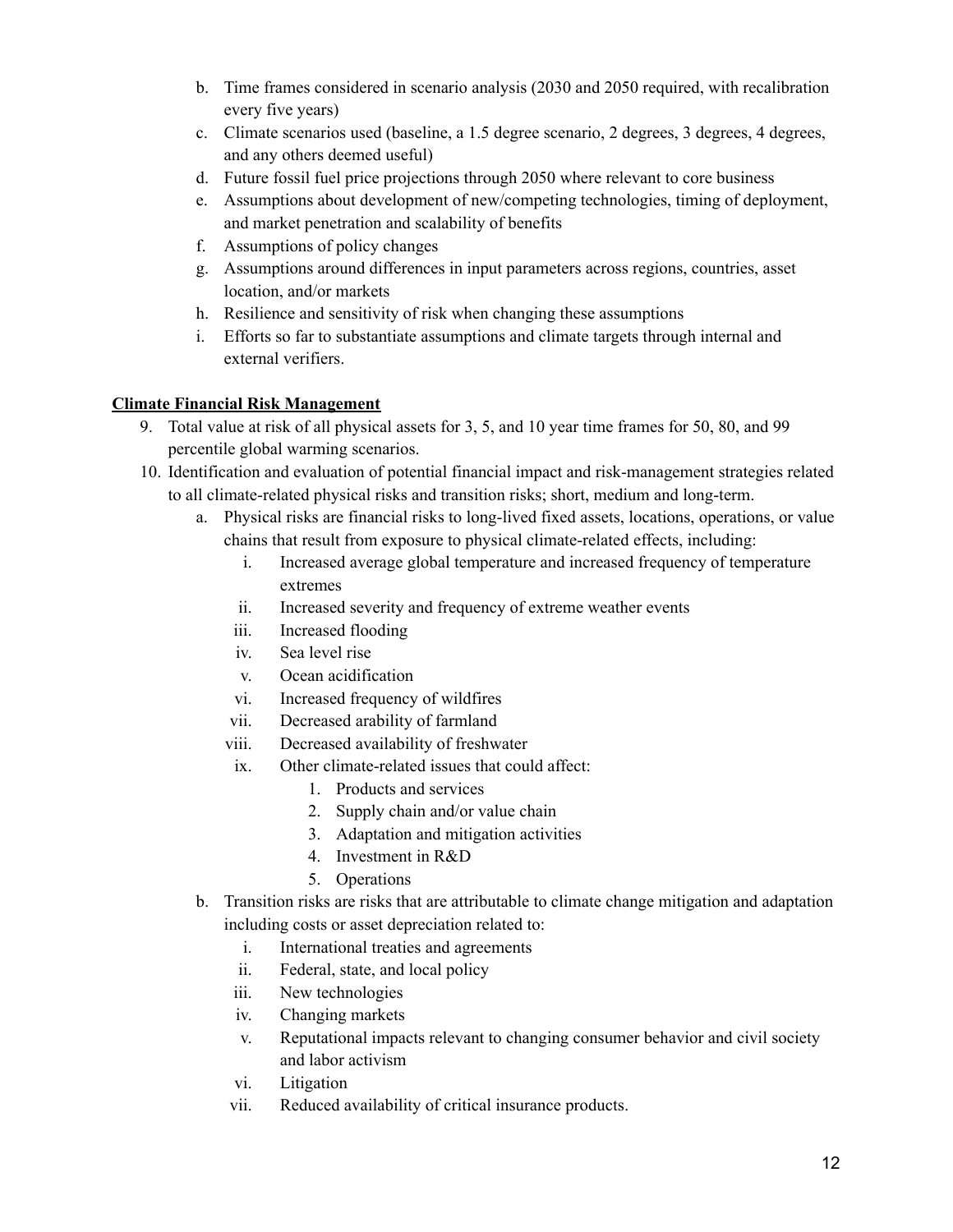- 11. A description of any established corporate governance processes and structures to identify, assess, and manage climate and other ESG risks, including:
	- 1. A description of the board's oversight of climate risks and opportunities
		- a. How often does the Board or board committees (audit, risk, or others) analyze climate-related issues?
		- b. Is climate included when reviewing and guiding strategy, major plans of action, risk management policies, annual budgets, business plans, overseeing major capital expenditures, acquisitions, and divestitures?
		- c. Is there a board member responsible for climate-related issues?
	- 2. A description of management's role in assessing and managing climate and other ESG risks and opportunities
		- a. Are there climate-related responsibilities assigned to management-level positions or committees? What is the organization structure?
		- b. How is management informed about climate-related issues and how do they monitor them?
		- c. Is climate included in criteria determining executive compensation? For instance, are senior executives rewarded for decisions that increase the climate resiliency of the firm or conversely, do current compensation structures incentivize the opposite?

# **Climate and Environmental Justice**

- 12. A description of the organization's strategy around promoting climate and environmental justice, racial and economic equity, human rights, responsible stewardship of land, natural resources, and local economies, including:
	- a. How has your organization historically impacted frontline and fenceline communities, including through pollution and your contribution to climate change? How have you incorporated cumulative effects, to which your organization has contributed in whole or in part, when considering your impact on these communities?
	- b. What actions has your organization taken to address environmental and climate injustice, and what were the results of those actions?
	- c. What specifically has your organization done to reduce the ecological impacts of corporate activities in the land sector, including through rights-based regenerative practices like soil regeneration, landscape restoration, and biodiversity enhancement that improves local economies?
	- d. Describe your outreach and engagement efforts toward members of affected communities in examining your corporate impact and performance on climate and environmental justice.
- 13. Total annual area of forest land deforested within the issuers value chain.
- 14. Total annual air emissions disaggregated for the following pollutants: NOx (excluding N2O), SOx, particulate matter (PM10), dioxins/furans, volatile organic compounds (VOCs), polycyclic aromatic hydrocarbons, and heavy metals.
	- a. Scope 1 direct emissions from the issuer
	- b. Scope 2 emissions from energy, heat, and steam purchased by the issuer.
	- c. Scope 3 emissions within the issuer's value chain
	- d. From activities the issuer has provided financing for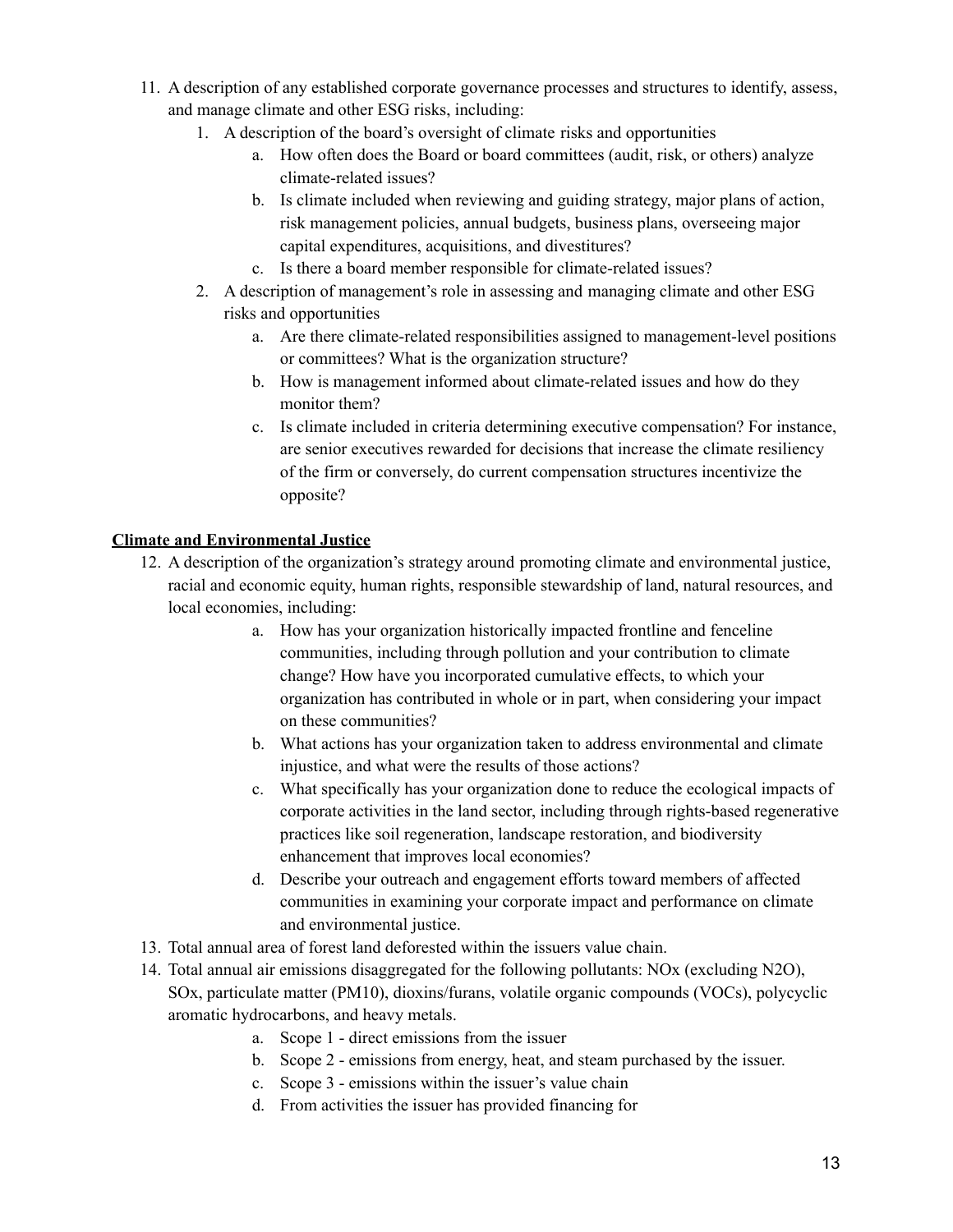- e. From activities the issuer has insured
- f. Emitted from point sources within 20 miles of low-income zip codes
- g. Emitted from point sources within 20 miles of zip codes with density over 500 people per square mile or in which Black, Latinx, Indigenous, AAPI, and other residents of color make up over 50 percent of the population
- h. Emitted from end-use activities from products sold to final consumers at locations within 20 miles of low-income zip codes
- i. Emitted from end-use activities from products sold to final consumers at locations within 20 miles of zip codes with density over 500 people per square mile or in which Black, Latinx, Indigenous, AAPI, and other residents of color make up over 50 percent of the population.
- 15. Percentage of new suppliers that were screened using environmental impact; racial, economic, and environmental justice; and human rights criteria.
- 16. For any plans to reduce emissions in accordance with science-based targets and the Paris agreement, how the company plans to ensure a just transition for affected workers and communities, including:
	- a. Descriptions of job location, job quality, racial composition of workforce, economic development and tax base within the local community, and the racialized effects of the transition on communities
	- b. The human rights issues that have emerged due to the low-carbon transition, efforts to mitigate these issues, and plans to manage them moving forward
	- c. How the organization has engaged its workers, their communities, shareholders, and stakeholders in pursuit of a fair and equitable transition for your business.

# **Human Capital Management**

- 17. A description of an organization's strategy towards human capital management; workers' rights and benefits; diversity, equity, and inclusion; employee engagement; talent attraction, development, and retention. Include a description of established grievance redress mechanisms, the number of grievances received through those mechanisms in the past year, and the nature of the grievances.
- 18. Number of employees, average annual pay, average annual value of compensation and benefits, and average tenure for each category of employee:
	- a. Total
	- b. CEO
	- c. Senior executive level
	- d. Full-time
	- e. Part-time
	- f. Seasonal
	- g. Contract
	- h. Represented by a union.
- 19. Demographic data for the total workforce and for the Board of Directors, broken down by race, gender, and age.
- 20. Number of worker-related violations, fines, settlements, and work stoppages.
- 21. Total recordable incident rate (TRIR), fatality rate, and near miss frequency rate for occupational health and safety exposure for direct employees, seasonal, and migrant workers.